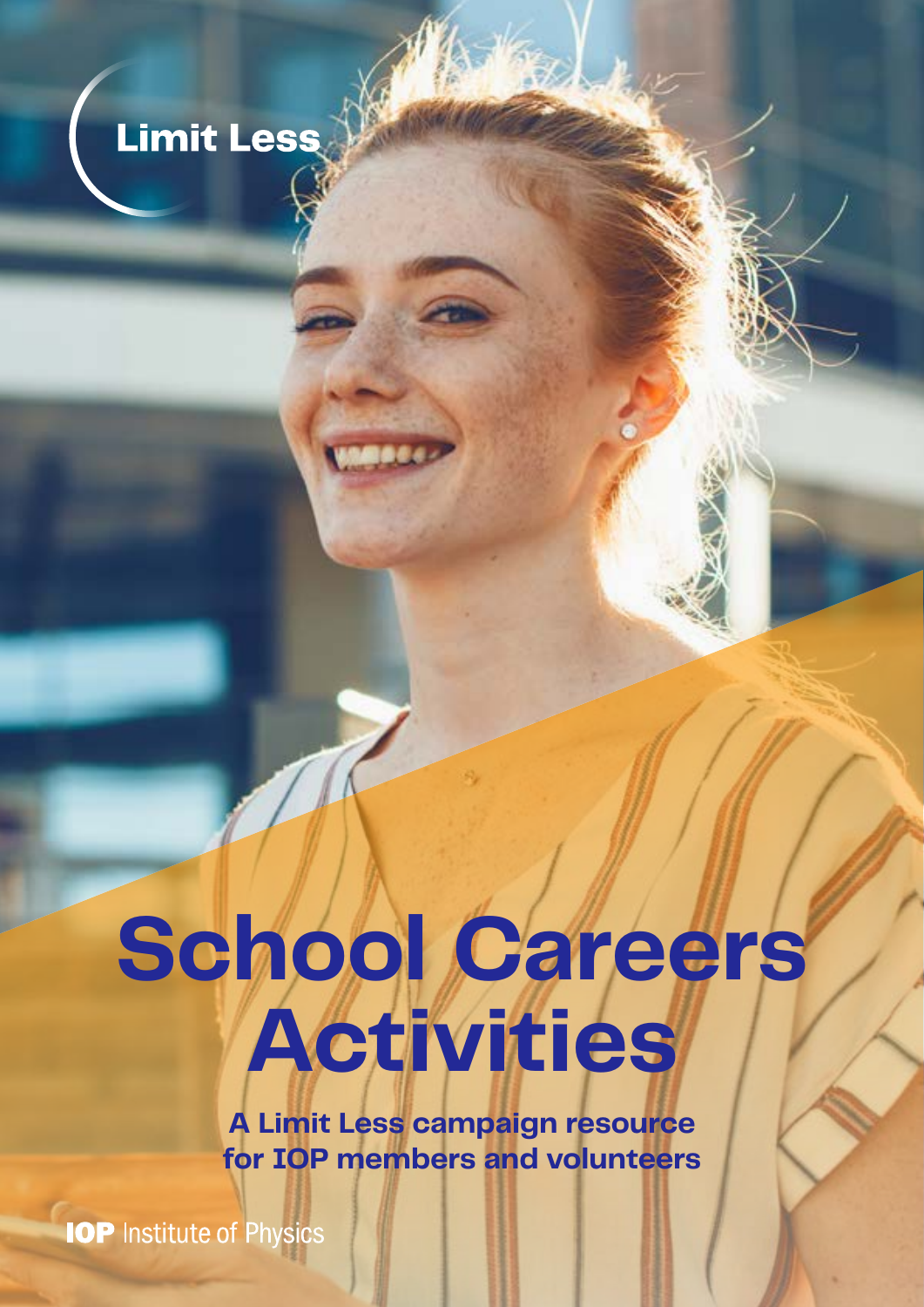## **Use this guide:**

- As a starting point to help you deliver a successful careers event
- To find all our careers resources in one place
- To find out how to get involved in the Limit Less campaign

This guide has been created as part of the Limit Less campaign to encourage and support young people to change the world and fulfil their potential by doing physics.

Schools, teachers and peers are important in the lives of young people. A careers event you take part in could be crucial in encouraging young people from underrepresented groups to study physics in school and consider a career using physics.

By using the guidance and associated resources when talking about careers through physics, you are playing your part in making physics a welcoming environment for all young people.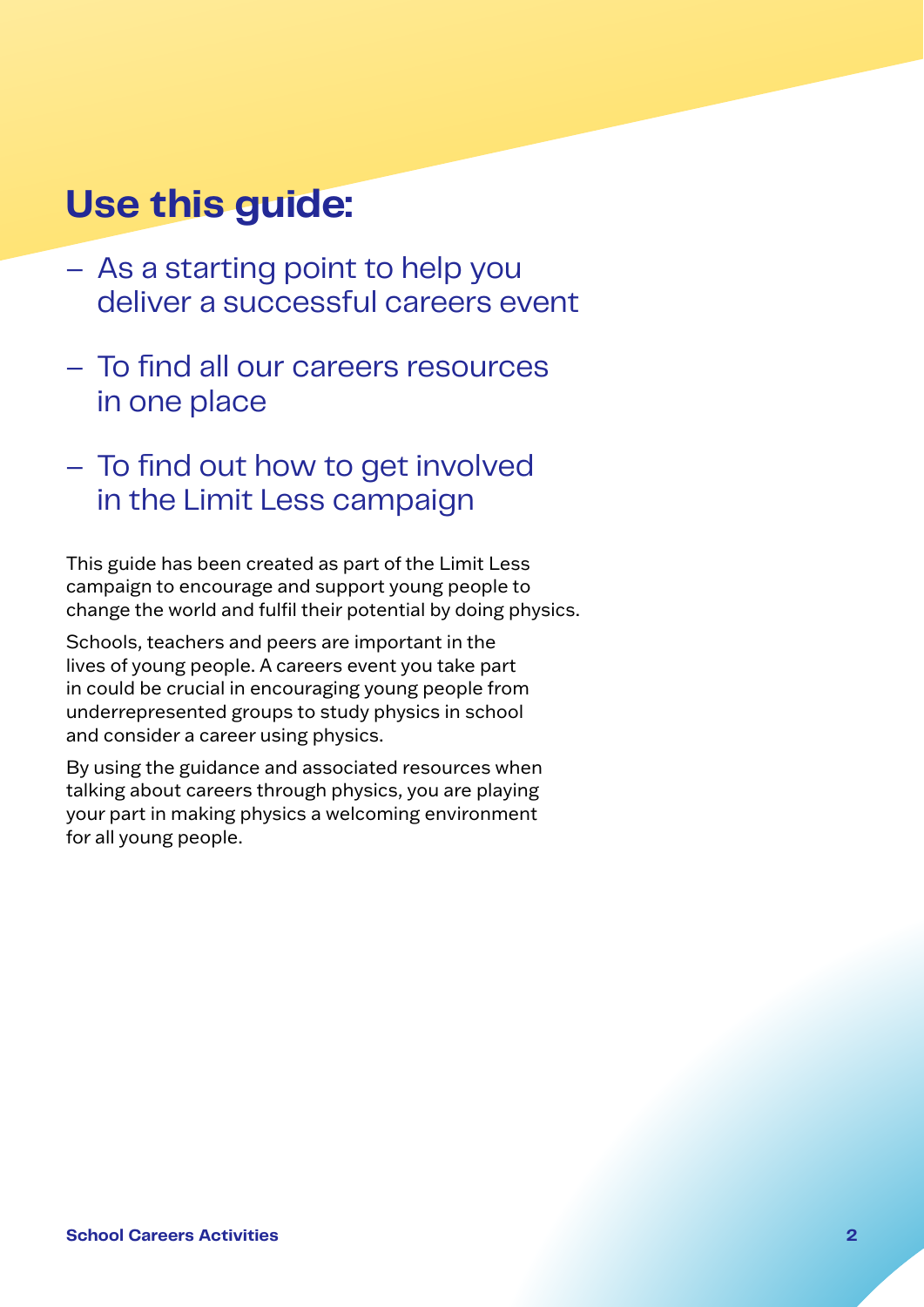## **What is the Limit Less campaign?**

We know that many young people are put off studying physics after the age of 16, not because of a lack of ability or interest in the subject, but because of prevailing social attitudes that discourage them. Young people are exposed to the widespread misconception that physics is a subject for other people, perhaps people who they are told are cleverer than them, or who come from more privileged backgrounds or particular social and ethnic groups. This leads to many young people being told by those they trust, or reaching their own conclusion, that 'physics is not for them'.

This view is reinforced from all around – be it the education system, from parents and family or among local communities and wider society. This must change. Limit Less is the campaign that aims to encourage and support young people to change the world and fulfil their potential by doing physics. It seeks to challenge the misconceptions and stereotypes about the subject and remove the barriers to young people doing physics beyond the age of 16.

The Limit Less campaign has identified five groups that are currently underrepresented or underserved in the physics community. These young people are less likely to do physics and more likely to face a hostile environment when they do.

These groups are:

 $\longrightarrow$  Girls

- $\rightarrow$  Young people from disadvantaged backgrounds
- Disabled young people
- $\rightarrow$  LGBT+ young people
- $\rightarrow$  Young people of Black Caribbean descent

If we want to build a thriving, more diverse physics community, it is vital that we encourage more young people from more diverse backgrounds to choose physics. We know that diversity of experience and thought makes for better physics, and a better contribution from physics to solving the global challenges we face. A more thriving, more diverse physics community will make a greater contribution to our economy, creating more jobs and growth. Importantly, we know that choosing to do physics gives young people the tools to understand their world and shape their future.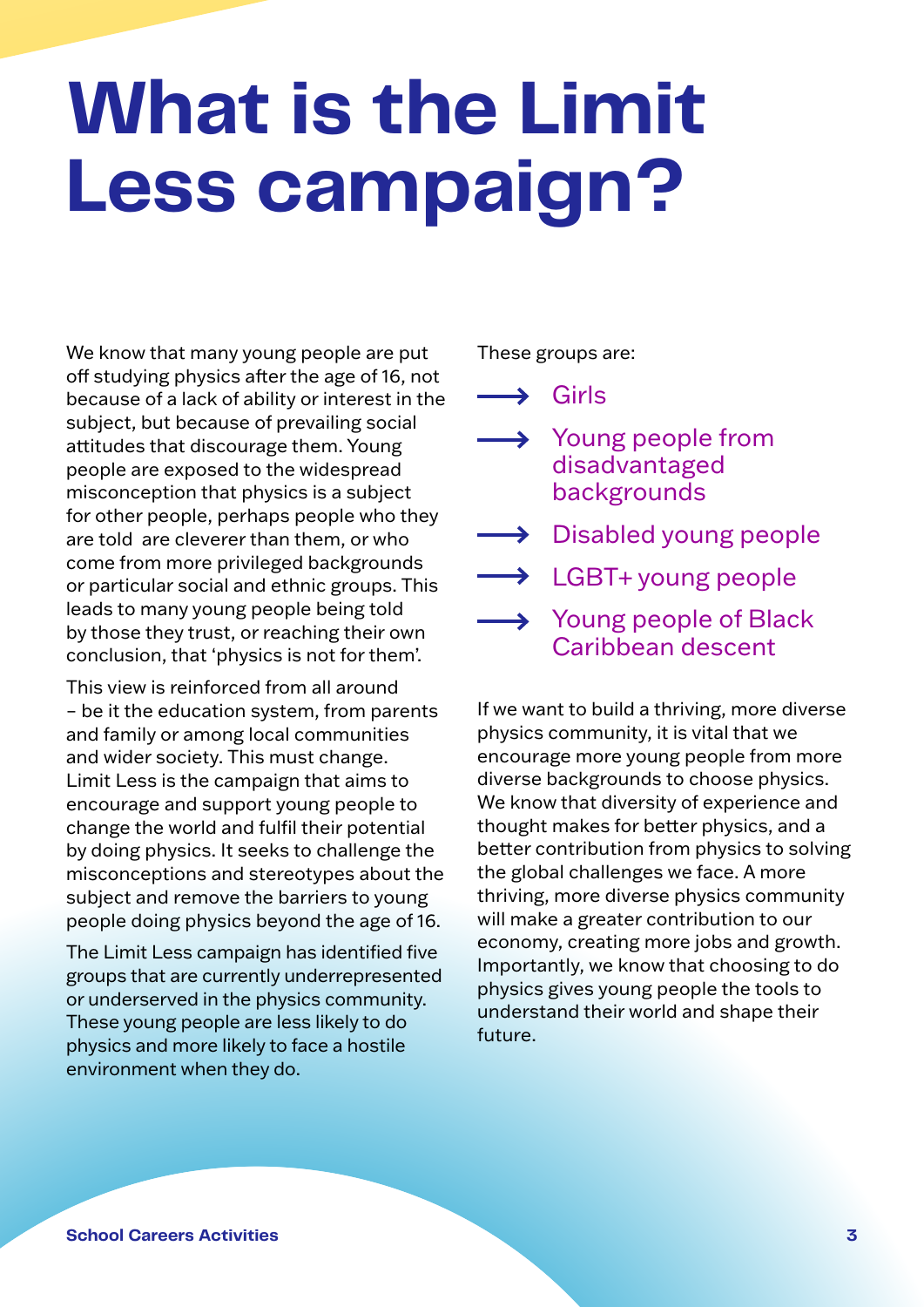## **Types of careers events**

#### **Careers talk**

This is usually a short presentation about yourself and your job followed by time for students to ask questions. You might be asked to speak to a single class, a year group, or a whole school assembly.

#### **What impact might a careers talk have?**

By sharing your stories and experiences, you'll be helping to ensure that young people have correct information about the relevance of physics, the pathways available to them and the opportunities it can open up for them.

Careers talks allow young people to hear from relatable role models who can demonstrate the connection between what is taught in the classroom and the reallife issues that they care about. This also allows students to gain an understanding of what different careers entail while bringing what they are taught in school to life.

#### **Careers fair**

A careers fair is an opportunity for a young person to start thinking about what is out there in the world of work. You will probably be running a stall as part of a marketplace set-up and having short informal conversations with students throughout the event. Here you might introduce young people to the physics sector, the types of opportunities and routes into doing physics, and you might well end up talking about yourself and your own path as well.

#### **What impact might a careers fair have?**

Careers fairs are a fantastic opportunity to link subjects from the classroom to the real world. This process could help young people make informed choices about their education or training choices, and to become passionate about their future path. The conversations you have with young people could spark ideas about their future as well as correcting any misconceptions they might have about the educational and training pathways available to them and the range of careers physics opens up.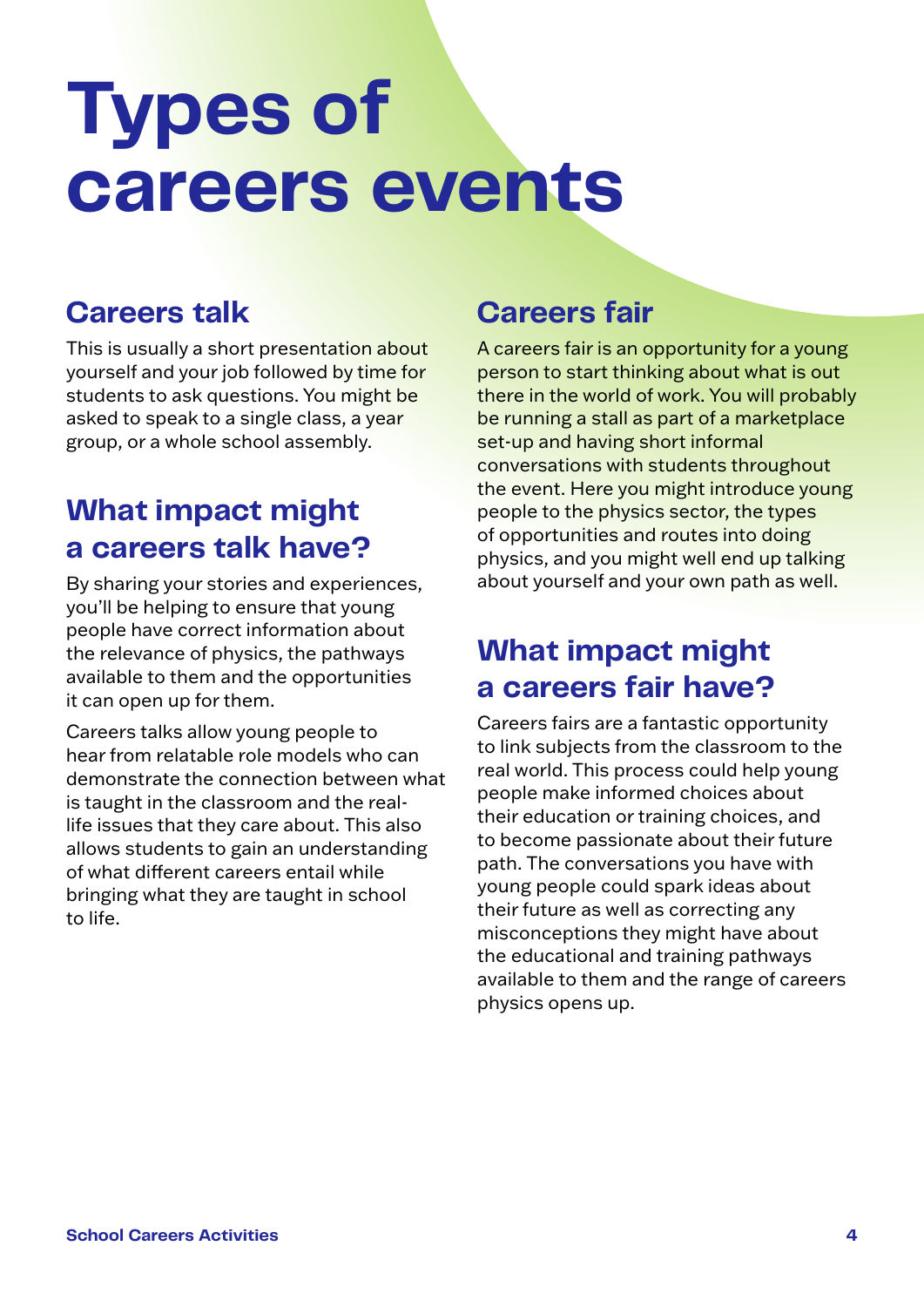## **How to prepare for your careers event:**

## Before the event

#### **Prioritise for impact**

Almost all schools will run careers talks and fairs for their students. To maximise the impact of your activity, prioritise schools whose students are most likely to be from groups underrepresented in physics. This might be, for example, working with a school in an area of high socio-economic deprivation, where a large proportion of young people receive free school meals. Or it might be working with a school that has a focus on supporting young people with disabilities.

#### **Think about what you are going to talk about**

There are lots of different ways you can frame what to talk about and knowing your audience will help you focus in on what the most effective way will be to get your message across. For example, an introduction to your industry or research might provide insights into the breadth of roles and make a physics career more relatable. Focussing on the impacts you want to see in the world can be inspiring. And highlighting your own personal journey gives a personal connection. But trying to do all three in a short space of time could end up muddled.

#### **Think about how you are going to talk about it**

Our [inclusivity guide](http://iop.org/inclusive-careers-tips-volunteers) contains practical advice and guidance to help you ensure your activity is open and accessible to all. Find it on our Limit Less resources page [\(iop.org/CareersResources\)](http://iop.org/CareersResources).

#### **Think about what to bring**

For a talk you might want to bring visual aids or an object that is close to your work or your personal route through physics. At a careers fair, it is a good idea to have leaflets and give aways for students to refer back to later and inspire them further. Email [campaigns@iop.org](mailto:campaigns%40iop.org?subject=) to find out what resources are available to support you.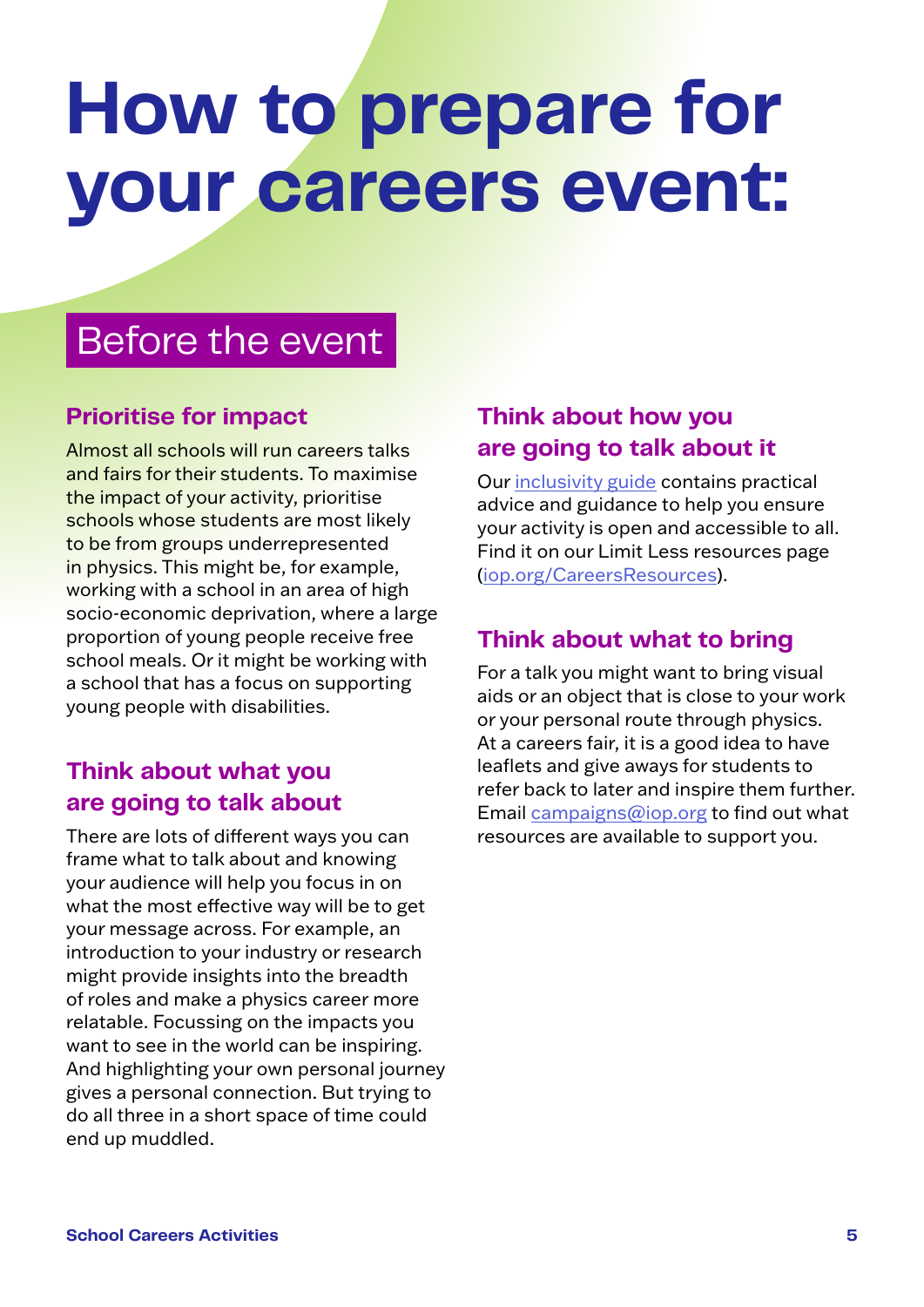### During the event

## Then...

#### **Remember our key messages when talking about Physics**

Use your event as an opportunity to bust the myths about physics and to pass on these key messages:

- **1 Doing physics empowers young people to change the world**
- **2 Physics is for people of all identities and backgrounds**
- **3 Physics depends on teamwork and diverse viewpoints**
- **4 Being a physicist isn't the only career available to physics students**
- **5 Physics opens the door to many stable career options, including well-paid jobs that do not require a degree**

#### **Introduce yourself**

Speak to young people as you would adults.

#### **Be friendly, and don't be scared to talk about yourself**

Share personal examples that students can relate to. It could be your hobbies, or the subjects you enjoyed as a teenager; this helps break down initial barriers. Explain the aspirations you had when you were young and describe the route you took to reach your current role.

If you are using slides, pictures work better than a lot of text. A [Limit Less career](http://iop.org/Limit-Less-careers-talk-volunteers)s talk [PowerPoint](http://iop.org/Limit-Less-careers-talk-volunteers) is available.

#### **Use real examples**

Bring to life what you do on a day-to-day basis through real life examples, but make sure to explain any technical points you make. Speak honestly about your job and tell students both what you like and what you don't like about your role.

#### **Don't forget that you are representing more than just yourself**

To a certain degree you are representing the whole physics community. Make sure you highlight the variety of roles, routes and lived experiences that make possible the physics we do.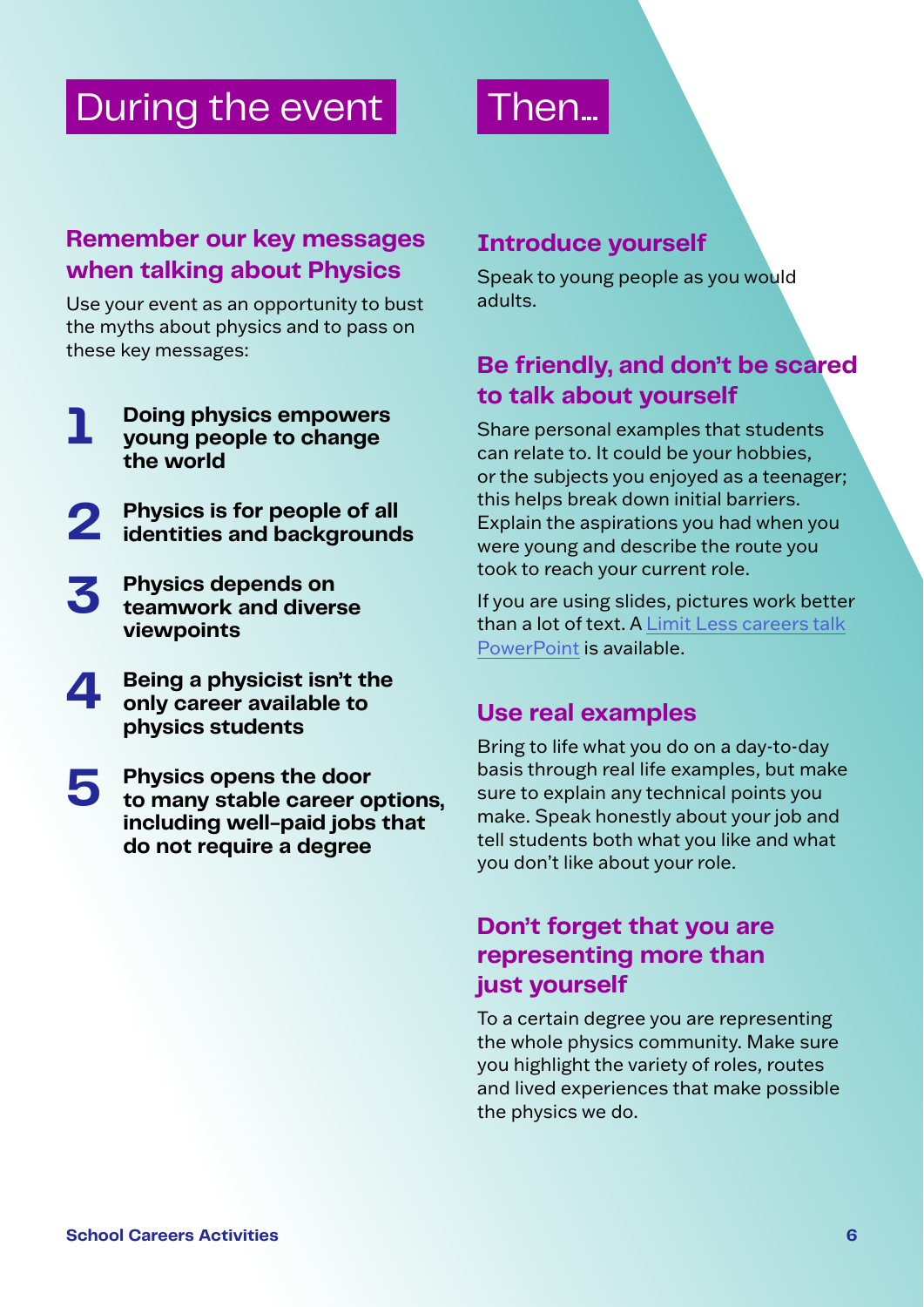#### **Make your Q&A thoughtful**

The question and answer session is often the highlight of a careers talk. When taking questions, be sensitive and avoid making judgments about questions or questioners. To ensure you have understood what is being asked, allow students to finish before you answer and take a moment to consider whether you need clarification and how much explanation is necessary before you respond.

#### **Top tips to bear in mind:**

- Repeat back quiet or confusingly phrased questions before you answer, to ensure you have understood the question and everyone has heard what is being asked.
- Challenge stereotypes about physics and physicists as they come up
	- Don't be put off by funny or provocative questions these can make good discussions if you think the subject can be explored or they can be thrown back to the questioner or to the group.
	- If you don't know the answer, it is best just to be honest about it; you can find it out and report back to the school afterwards if you have time.
	- Take questions from as wide a range of the class as possible try to hear from students from as many underrepresented groups as possible.
	- Avoid jargon, technical language and acronyms. If you need to use a technical term, explain it clearly and then use it throughout your explanation.

For more advice on how to run a great event, please see the [IOP's Inclusivity Guide](http://iop.org/inclusive-careers-tips-volunteers).

### After the event

#### **Evaluate**

Seek feedback from the school. How did the event go? What did people enjoy and what could be improved?

#### **Point to further information**

Make sure to point students, families, and the school to other helpful resources, for example the [IOP's career pages.](http://iop.org/careers-physics)